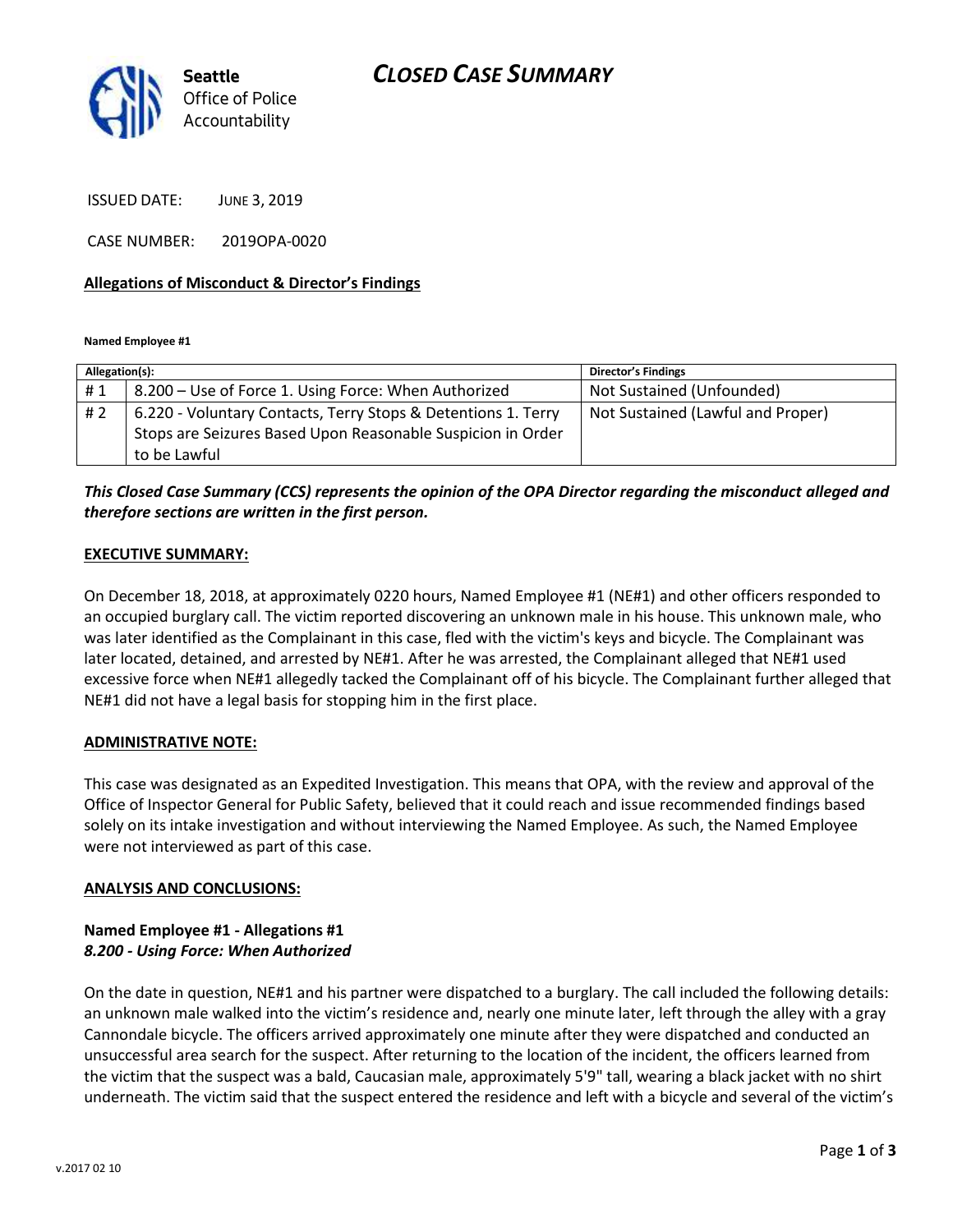

**Seattle** *Office of Police Accountability*

## *CLOSE CASE SUMMARY*

OPA CASE NUMBER: 2019OPA-0020

other belongings. At this time, other officers not in the residence announced over the radio that they may have located a possible suspect.

The suspect, who is the Complainant in this case, was reported to match the updated description and was riding a gray bicycle. The Complainant was approached by officers. The Complainant refused commands to stop. He was ultimately taken into custody by NE#1 and other officers when he rode the bicycle into NE#1, which resulted in a collision. The Complainant was then positively identified by the victim.

While at the West Precinct following his arrest, the Complainant alleged to the Sergeant who screened the arrest that he believed that NE#1 used excessive force against him. Specifically, the Complainant contended that NE#1 tackled him off of the bicycle. The Complainant further alleged to the Sergeant that NE#1 did not have reasonable suspicion for stopping him in the first place. The Complainant requested that the Sergeant submit his complaint to OPA. The Sergeant made the referral and this investigation ensued.

During its investigation, OPA made multiple attempts to speak with the Complainant; however, those attempts were unsuccessful. As a result, the Complainant was not interviewed as part of this investigation.

NE#1 documented this incident in a report. In that report, NE#1 wrote that, immediately before the Complainant's arrest, NE#1 was facing the Complainant, who was riding the bicycle at the time, and told him to stop. However, the Complainant began to pedal the bicycle faster and took no action to slow down or stop as he rode towards NE#1. NE#1 reported that the Complainant made aggressive statements as he approached NE#1, which indicated to NE#1 that the Complainant intended to crash into NE#1 and continue to flee. NE#1 reported that the Complainant intentionally ran the bicycle into him, striking him in the left leg with the front tire. After colliding into NE#1, the Complainant struggled to get free. NE#1 reported that he gained control of the Complainant's left arm and held it behind his back. At that time, the Complainant was lying on his stomach. When NE#1 saw that another officer had control of the Complainant's right arm, NE#1 handcuffed him.

NE#1's force used to take the Complainant down to the ground and to subdue him was investigated by SPD as Type II. The chain of command conducted a review of the force and deemed it reasonable, necessary, and proportional. The chain of command also deemed NE#1's actions to be consistent with policy and training.

The collision between NE#1 and the Complainant, as well as the force ultimately used, were captured on Body Worn Video (BWV). The video indicated that the force was consistent with that reported by NE#1. Moreover, the video contradicted the Complainant's allegation that he was tackled from the bicycle.

SPD Policy 8.200(1) requires that force used by officers be reasonable, necessary and proportional. Whether force is reasonable depends "on the totality of the circumstances" known to the officers at the time of the force and must be balanced against "the rights of the subject, in light of the circumstances surrounding the event." (SPD Policy 8.200(1).) The policy lists a number of factors that should be weighed when evaluating reasonableness. (*See id*.) Force is necessary where "no reasonably effective alternative appears to exist, and only then to the degree which is reasonable to effect a lawful purpose." (*Id*.) Lastly, the force used must be proportional to the threat posed to the officer. (*Id*.)